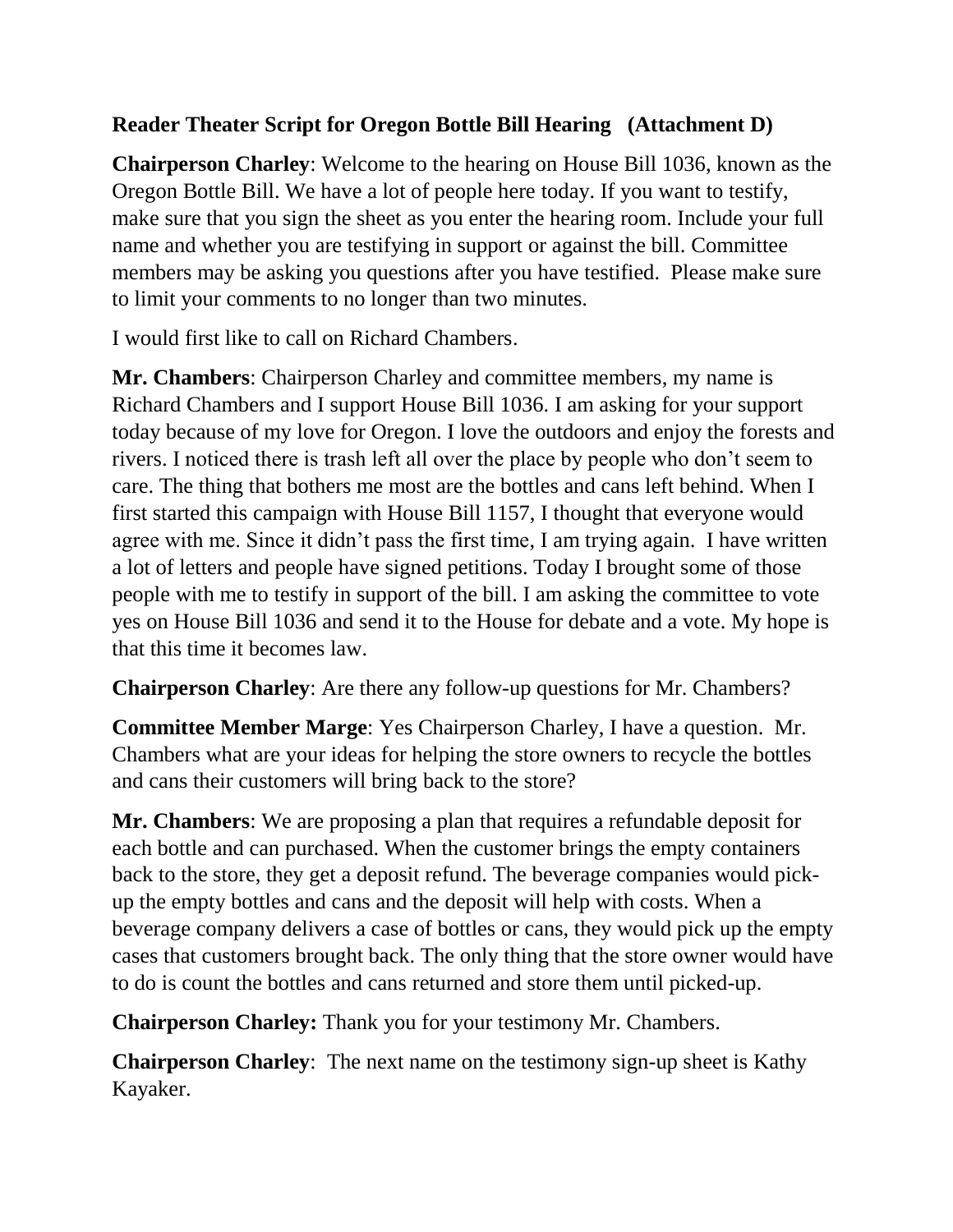**Kathy Kayaker**: I love to kayak all over Oregon. Often my paddles hit bottles and cans that are floating in the water. I try to safely pick them up but most of the time they just float around making a mess. They spoil the water and sometimes I see fish trying to bite at them. The fish must think its food. It is so sad. I want my water and campgrounds clean and this bill will make that happen.

**Chairperson Charley**: Thank you for your testimony Kathy Kayaker.

**Chairperson Charley**: Pop Company Paul, would you like to address the committee?

**Pop Company Paul**: This bill is going to ruin my business. I deliver pop all over Oregon with my big semi-trucks that cost a lot of money to run. If this bill becomes a law, I will have a whole bunch of empty cans and bottles that I must get rid of. I just don't have the time to do that. The little bit of money that I will get with a deposit will not pay for my time and effort or pay for the gas to run my trucks.

**Chairperson Charley**: Committee Member Bill, do you have a question for Pop Company Paul?

**Committee Member Bill**: Do you think the new recycling center industry will help with the trash problem?

**Pop Company Paul**: I like clean campgrounds and streets like everyone else, but the cost is just too high for my business. It is not my job to pick up trash, it is my business to deliver beverages to the stores.

**Committee Member Tom**: Pop Company Paul, if you charge people a deposit that they get back when returning their cans, how is that going to make your prices go up?

**Pop Company Paul:** I would have to charge extra money to cover the cost of hauling the empties to recycling and that is a big cost.

**Chairperson:** Thank you for testifying Pop Company Paul.

**Chairperson**: Forest Ranger Frank would you like to speak?

**Forest Ranger Frank**: I love my job. I love being outdoors and working in the beautiful forests of Oregon. One thing I don't like is the mess that so many visitors make while they are out in the forests. Just the other day I had to pick up trash from 2 campgrounds. I counted over 100 cans and bottles left by people who had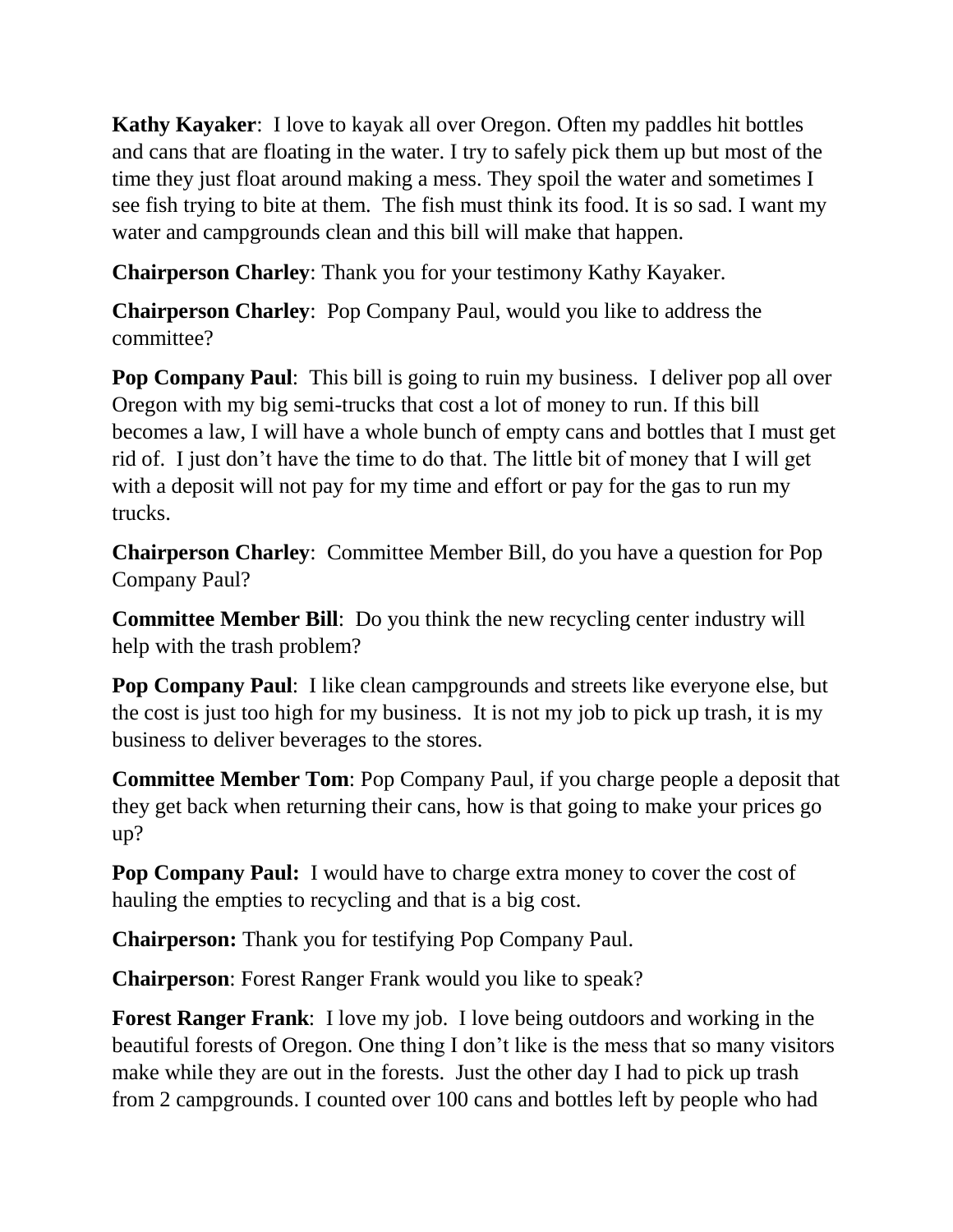come for the day. If there had been a deposit on those bottles and cans, I am sure they would have taken them back home with them and not left them behind. I want to see the Bottle Bill become law. Keep our rivers and forests clean for everyone to enjoy.

**Chairperson Charley**: I see we have another store owner here ready to testify. Pantry Joe, would you like to testify?

**Pantry Joe:** Thank you Chairperson Charley. I am the owner of a store. I challenged my costumers to bring me their bottles and cans. I offered to give them half a cent for each bottle and can that they brought to the store. I said I would love to be buried in litter. In two weeks, there were 150,000 cans returned to my store. I had to ask the Governor to help carry them all away and he had the National Guard come and pick them up. I think this bottle deposit idea will work.

**Chairperson Charley**: Is there anyone else who would like to speak?

**Dairy Farmer Doris:** I would like to add testimony. I have my two children with me, Dave and Diane, who help me with our dairy. They are also in a future farming club at their high school. Our cows graze on pasture and feed off the hay that we bail from our fields. Recently two of our cows died. When the veterinarian looked at them they had pieces of pop bottles and cans in their stomachs. I am here today to support this bill.

**Chairperson Charley:** Thank you for your testimony Dairy Farmer Doris.

**Chairperson Charley:** Dairy Son Dave and Dairy Daughter Diane, it's your turn to testify.

**Dairy Son Dave**: I am here to tell you that one of the cows that died was a prize cow I was going to show at the fair. This has got to stop. If bottles and cans are returned for money, people wouldn't just throw them away and I wouldn't have to worry about my cows getting sick and dying.

**Dairy Daughter Diane**: Our milking cows aren't just animals to us. They are our total income and part of our family. I love them and don't want to see any of them hurt again by someone throwing away their cans and bottles.

**Committee Member Representative Smith**: Do you have any proof that those pieces of bottles and cans killed your cows?

**Dairy Son Dave:** Yes, I brought my veterinarian with me to explain.